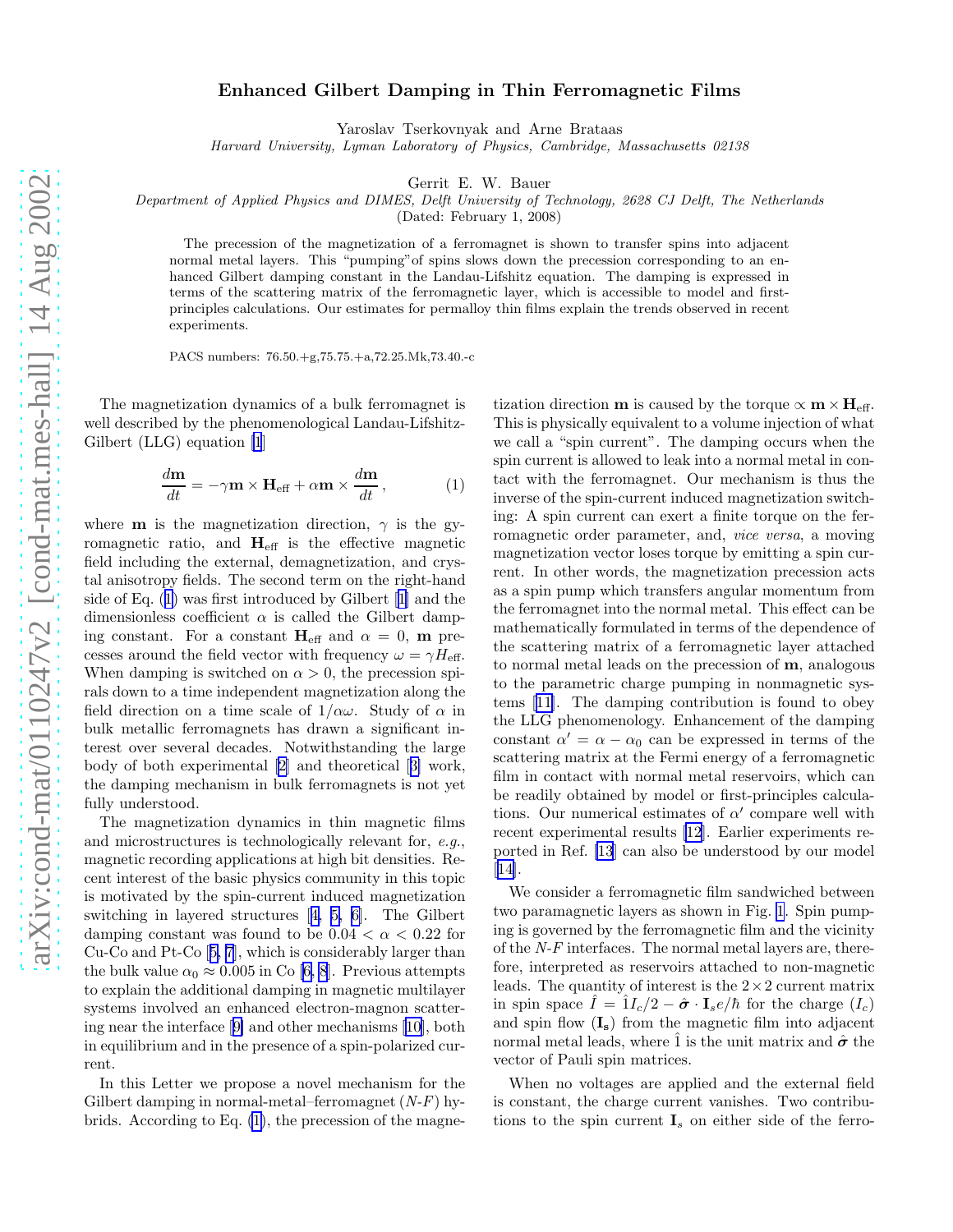<span id="page-1-0"></span>

FIG. 1: Ferromagnetic film  $(F)$  adjacent to two normal metal layers  $(N)$ . The latter are viewed as reservoirs in common thermal equilibrium. The reflection and transmission amplitudes  $r$  and  $t'$  shown here govern the spin current pumped into the right lead.

magnet may be distinguished, *viz.*  $I_s^{pump}$  and  $I_s^{(0)}$ .  $I_s^{pump}$ is the spin current pumped into the normal metal to be discussed below, whereas  $I_s^{(0)}$  is the current which flows back into the ferromagnet. The latter is driven by the accumulated spins in the normal metal and gives, e.g., rise to the spin-current induced magnetization switching [[4, 5](#page-3-0), [6](#page-3-0)]. Here, we model the normal metal as an ideal sink for the spin current, such that a spin accumulation does not build up. This approximation is valid when the spins injected by  $\mathbf{I}_s^{\text{pump}}$  decay and/or leave the interface sufficiently fast, e.g., when the dimensionless conductance of the N-F interface is smaller than  $h/\tau_{\rm sf}\delta$  [\[14](#page-3-0)]. Here,  $\tau_{\rm sf}$ is the spin-flip relaxation time and  $\delta$  is the energy level spacing at the Fermi surface of a normal metal film with a thickness which is the smaller one of the geometrical film thickness and the spin-flip diffusion length.

The current  $\hat{I}(t)$  pumped by the precession of the magnetization into the right and left paramagnetic reservoirs, connected to the ferromagnet by normal metal leads  $(R)$ and  $(L)$ , may be calculated in an adiabatic approximation since the period of precession  $2\pi/\omega$  is typically much larger than the relaxation times of the electronic degrees of freedom of the system. The adiabatic charge-current response in nonmagnetic systems by a scattering matrix which evolves under a time-dependent system parameter  $X(t)$ has been derived in [[11](#page-3-0), [15\]](#page-3-0). Adopting Brouwer's notation [\[11\]](#page-3-0), the generalization to the  $2 \times 2$  matrix current (directed into the normal metal lead  $l = R$  or L) reads

$$
\hat{I}(t)^{\text{pump}} = e \frac{\partial \hat{n}(l)}{\partial X} \frac{dX(t)}{dt},\qquad(2)
$$

where the matrix emissivity into the lead  $l$  is

$$
\frac{\partial \hat{n}(l)}{\partial X} = \frac{1}{4\pi i} \sum_{mnl'} \frac{\partial \hat{s}_{mn,ll'}}{\partial X} \hat{s}_{mn,ll'}^{\dagger} + \text{H.c.}
$$
 (3)

and  $\hat{s}$  is the  $2 \times 2$  scattering matrix of the ferromagnetic insertion.  $m$  and  $n$  label the transverse modes at the Fermi energy in the normal metal leads and  $l' = R, L$ . Spin-flip scattering in the contact is disregarded.  $\hat{s}$  depends on the magnetization direction m of the ferromagnet through the projection matrices  $\hat{u}^{\dagger} = (\hat{1} + \hat{\boldsymbol{\sigma}} \cdot \mathbf{m})/2$  $\hat{u}^{\dagger} = (\hat{1} + \hat{\boldsymbol{\sigma}} \cdot \mathbf{m})/2$  $\hat{u}^{\dagger} = (\hat{1} + \hat{\boldsymbol{\sigma}} \cdot \mathbf{m})/2$  and  $\hat{u}^{\dagger} = (\hat{1} - \hat{\boldsymbol{\sigma}} \cdot \mathbf{m})/2$  (Ref. [[16\]](#page-3-0)):  $\hat{s}_{mn,ll'} = s_{mn,ll'}^{\uparrow} \hat{u}^{\uparrow} + s_{mn,ll'}^{\downarrow} \hat{u}^{\downarrow}$ . The spin current pumped by the magnetization precession is obtained by identifying  $X(t) = \varphi(t)$ , where  $\varphi$  is the azimuthal angle of the magnetization direction in the plane perpendicular to the precession axis. The resulting current is traceless,  $\hat{I}^{\text{pump}} = -(e/\hbar)\hat{\boldsymbol{\sigma}} \cdot \mathbf{I}_s^{\text{pump}}, \ i.e., \text{ charge current indeed}$ vanishes, and

$$
\mathbf{I}_s^{\text{pump}} = \frac{\hbar}{4\pi} \left( A_r \mathbf{m} \times \frac{d\mathbf{m}}{dt} - A_i \frac{d\mathbf{m}}{dt} \right) ,\qquad (4)
$$

where the interface parameters are

$$
A_r = \frac{1}{2} \sum_{mn} \{ \left| r_{mn}^{\dagger} - r_{mn}^{\dagger} \right|^2 + \left| t_{mn}^{\prime \dagger} - t_{mn}^{\prime \dagger} \right|^2 \}, \quad (5)
$$

$$
A_i = \operatorname{Im} \sum_{mn} \{ r_{mn}^\uparrow (r_{mn}^\downarrow)^* + t_{mn}^{\prime \uparrow} (t_{mn}^{\prime \downarrow})^* \}.
$$
 (6)

Here,  $r_{mn}^{\uparrow}$  [ $r_{mn}^{\downarrow}$ ] is the reflection coefficient for spin-up [spin-down] electrons in the *l*<sup>th</sup> lead and  $t'^{\uparrow}_{mn}$  [ $t'^{\downarrow}_{mn}$ ] is the transmission coefficient for spin-up [spin-down] electrons into the *l*th lead. (See Fig. 1 for  $l = R$ .) Using unitarity of the scattering matrix for each spin direction, we can summarize Eqs. (5) and (6) by  $A_r + iA_i = g^{\uparrow \downarrow} - t^{\uparrow \downarrow}$ , where  $g^{\sigma\sigma'} = \sum_{mn} \{ \delta_{mn} - r_{mn}^{\sigma} (r_{mn}^{\sigma'})^* \}$  is the (DC) conductance matrix[[16, 17\]](#page-3-0) and  $t^{\uparrow\downarrow} = \sum_{nm} t'^{\uparrow}_{mn} (t'^{\downarrow}_{mn})^*$ . The spin current  $(4)$  trivially vanishes for the steady state, *i.e.*, when  $d\mathbf{m}/dt = 0$ , and for unpolarized contacts  $s_{mn,ll'}^{\uparrow}$  $s_{mn,ll'}^{\downarrow}$ .

Per revolution, the precession pumps an angular momentum into an adjacent normal metal layer which is proportional to  $A_r$ , in the direction of the (averaged) applied magnetic field, and decaying in time. At first sight, it is astonishing that a pump can be operated by a single parameter varying in time, whereas the "peristaltic" pumping of a charge current requires at least two periodic parameters [\[11](#page-3-0)]. However, there are actually two periodic parameters (out of phase by  $\pi/2$ ) hidden behind  $\varphi(t)$ , *viz.* the projections of the unit vector defined by  $\varphi$ in the plane perpendicular to the axis of precession.

By conservation of angular momentum, the spin torque on the ferromagnet resulting from the spin pumping into the nonmagnetic leads gives an additional term to the LLG equation [\(1](#page-0-0)). After including this term, Eq. [\(1](#page-0-0)) remains valid, but the gyromagnetic ratio and the damping constant are renormalized:

$$
\frac{1}{\gamma} = \frac{1}{\gamma_0} \{ 1 + g_L [A_i^{(L)} + A_i^{(R)}]/4\pi M \},\tag{7}
$$

$$
\alpha = \frac{\gamma}{\gamma_0} \{ \alpha_0 + g_L [A_r^{(L)} + A_r^{(R)}]/4\pi M \}.
$$
 (8)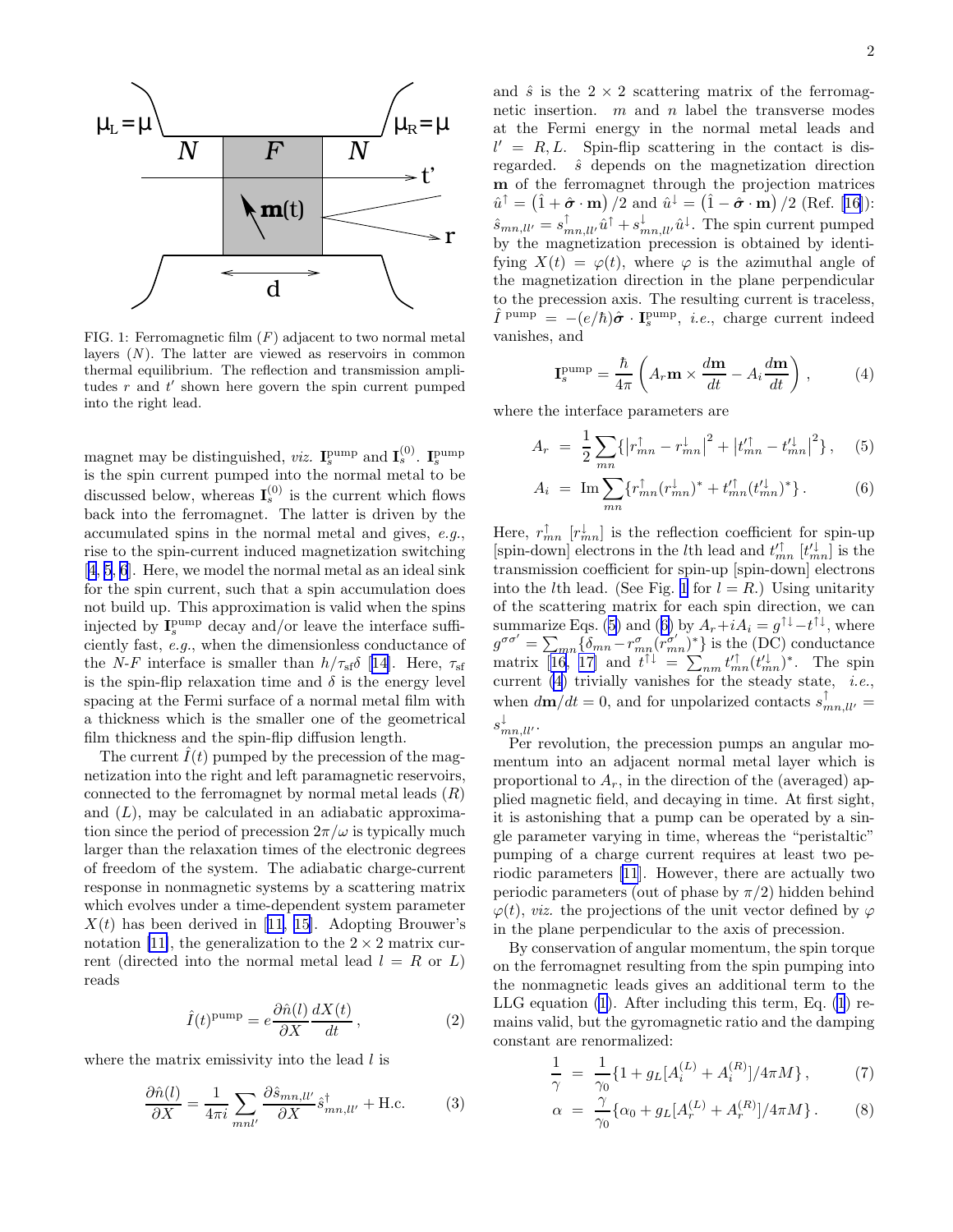Here,  $g_L$  is the Landé factor and M is the total magnetic moment (in units of  $\mu_B$ ) of the ferromagnetic film; subscript 0 denotes the bulk values of  $\gamma$  and  $\alpha$ ; superscripts  $(L)$  and  $(R)$  denote parameters evaluated on the left and right side of the  $F$  layer, respectively. Eqs. ([7\)](#page-1-0) and [\(8](#page-1-0)) are the central result of this paper.  $A_r$  and  $A_i$  affect, e.g., ferromagnetic resonance experiments as a shift of the resonance magnetic field via  $A_i^{(L)} + A_i^{(R)}$ , whereas  $A_r^{(L)} + A_r^{(R)}$  increases the relative resonance linewidth.

From now on we focus on ferromagnetic films which are thicker than the coherence length  $\lambda_{\text{fc}} = \pi/(k_{\uparrow} - k_{\downarrow}),$ where  $k_{\uparrow\downarrow}$  are the spin-up and spin-down Fermi wavevectors, i.e., thicker than a few monolayers in the case of transition metals. In this regime, spin-up and spin-down electrons transmitted or scattered from one N-F interface interfere incoherently at the other interface,  $t^{\uparrow\downarrow}$  vanishes and the mixing conductance  $g^{\uparrow\downarrow}$  is governed by the reflection coefficients of the isolated  $N-F$  interfaces.

 $A_i = \text{Im} g^{\uparrow \downarrow}$  vanishes for ballistic and diffusive contacts as well as nonmagnetic tunnel barriers [\[16](#page-3-0)]. Firstprinciples calculations find very small  $A_i$  for Cu-Co and Fe-Cr [\[18](#page-3-0)]. It is, therefore, likely that  $A_i$  may be disregarded in many systems. If  $A_i$  does vanish on both sides of the ferromagnetic film, it follows from Eqs. ([7\)](#page-1-0) and ([8\)](#page-1-0) that the resonance frequency is not modified  $\gamma = \gamma_0$ and the enhancement of the Gilbert damping is given by  $\alpha' = g_L [A_r^{(L)} + A_r^{(R)}]/4\pi M.$ 

The coefficient  $A_r$  can be estimated by simple model calculations [\[16](#page-3-0)]. For ballistic (point) contacts,  $A_r^B$  =  $(1+p)g$  with the polarization  $p = (g^{\uparrow\uparrow} - g^{\downarrow\downarrow})/(g^{\uparrow\uparrow} + g^{\downarrow\downarrow})$ and the average conductance  $g = (g^{\uparrow \uparrow} + g^{\downarrow \downarrow})/2$ . For diffusive N-F hybrids,  $A_r^D = g_N$ , the conductance of the normal metal part. A nonmagnetic tunneling barrier between F and N suppresses the spin current exponentially. The magnetization precession of a magnetic insulator can also emit a spin current into a normal metal, since  $g^{\uparrow\downarrow}$ does not necessarily vanish because the phase shifts of reflected spin-up and spin-down electrons at the interface may differ [\[18](#page-3-0)].

Let us now estimate the damping coefficient  $\alpha'$  for thin films of permalloy ( $Nis_0Fe_{20}$ , Py), a magnetically very soft material of great technological importance. Mizukami et al. [\[12](#page-3-0)] measured the ferromagnetic resonance linewidth of  $N-Py-N$  sandwiches and discovered systematic trends in the damping parameter as a function of Py layer thickness d for different normal metals. The spin polarization of electrons emitted by Py has beenmeasured to be  $p \approx 0.4$  in point contacts [[19\]](#page-3-0), the magnetization per atom is  $f \approx 1.2$ , and Landé factor–  $g_L \approx 2.1$  [\[12](#page-3-0)]. The interface conductance of metallic interfaces with Fe or Co is of the order of  $10^{15} \Omega^{-1} \text{m}^{-2}$ , with significant but not drastic dependences on interface morphology or material combination [\[20\]](#page-3-0). This corresponds to roughly one conducting channel per interface atom. Assuming the Fermi surface of the normal metal is



FIG. 2: The lines show our theoretical result (9) with  $\kappa = 1.0$ , 0.6, and 0.1; the data points are derived from the measurements [12] shown in two insets. Insets: Measured Gilbert damping constant  $\alpha$  (lower inset) and the relative atomic magnetization  $f/f_0$  (upper inset) in permalloy film of varied thickness  $d_{\text{Py}}$  in a trilayer structure N-Py-N.

isotropic, we arrive at the estimate  $\alpha' \approx 1.1/d(\AA)$ . The factor  $1/d$  does not reflect an intrinsic effect; a reduced total magnetization is simply more sensitive to a given spin-current loss at the interface. Comparing with the in-trinsic $\alpha_0 \approx 0.006$  of permalloy [[12, 21](#page-3-0)] the spin-current induced damping becomes important for ferromagnetic layers with thickness  $d < 100$  Å. We can refine the estimate by including the significant film-thickness dependence of the magnetization measured by the same group [[12\]](#page-3-0). We, therefore, improve our above estimate as

$$
\alpha'(d) \approx \kappa \times \frac{1.1}{d(\mathring{A})} \times \frac{f_0}{f(d)},\tag{9}
$$

where  $f_0$  and  $f(d)$  are the atomic magnetization of the permalloy bulk and films.  $\kappa$  is an adjustable parameter representing the number of scattering channels in units of one channel per interface atom, which should be of the order of unity.

The experimental results for the damping factor  $\alpha$  and the relative magnetization  $f/f_0$  for N-Py-N sandwiches with  $N = Pt$ , Pd, Ta, and Cu are shown in the insets of Fig. 2. Our estimate (9) appears to well explain the dependence of  $\alpha$  on the permalloy film thickness d (see Fig. 2) for reasonable values of  $\kappa$ . First-principles calculations are called for to test these values.

The lack of a significant thickness dependence of damp-